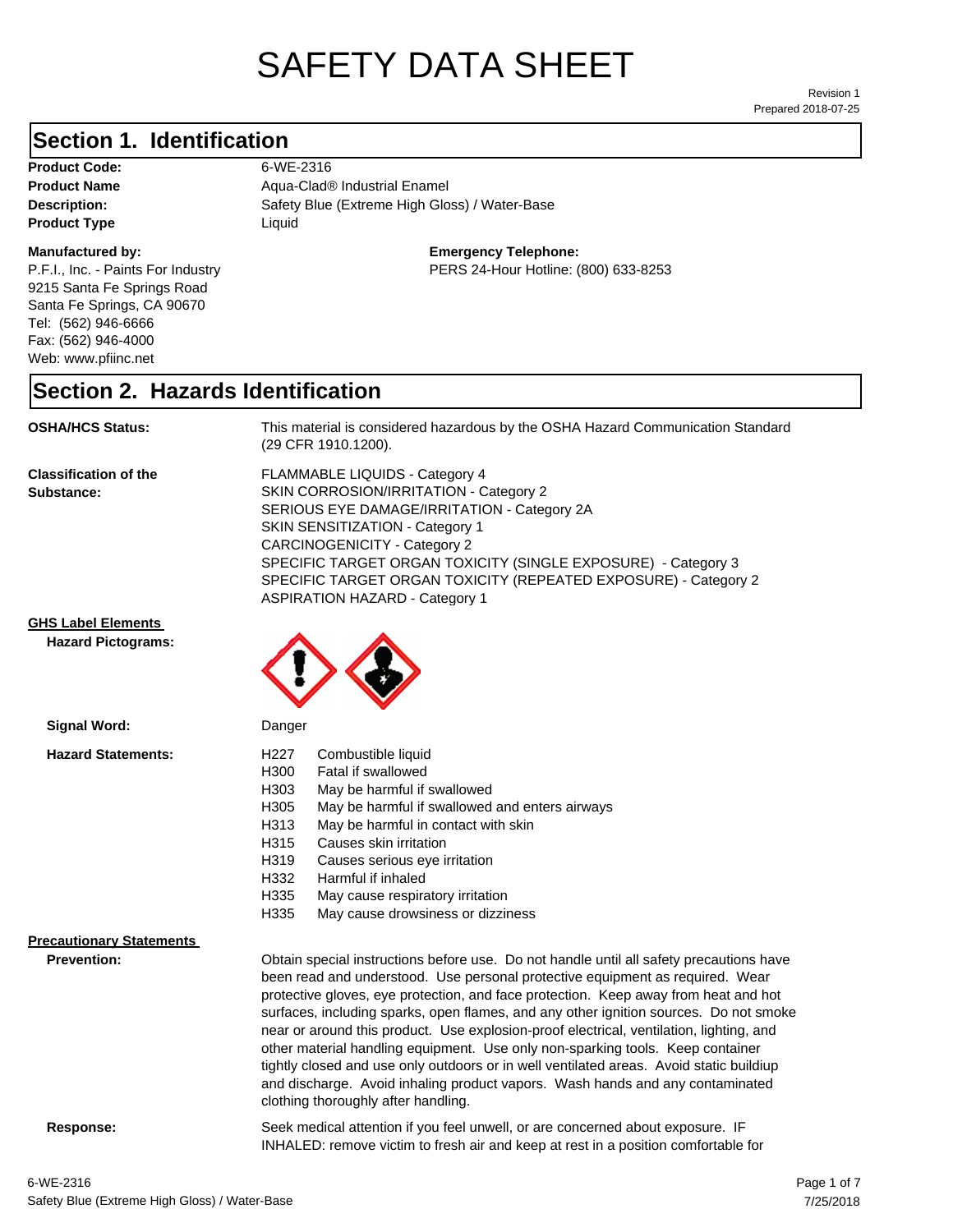| Storage & Disposal:                         | breathing. IF SWALLOWED: contact a poison control center or physician immediately.<br>Do not induce vomiting. IN CASE OF SKIN OR HAIR CONTACT: remove all<br>contaminated clothing, and wash skin with soap and water. If irritation or rash occurs,<br>get medical attention. IF IN EYES: rinse with copious amounts of water for several<br>minutes. Remove contact lenses, if present and easy to do so. If eye irritation persists,<br>seek medical attention.<br>Store in a locked and secure environment. Store in a cool, well ventilated area away<br>from direct sunlight and heat. Dispose of contents and container in accordance with all<br>local, regional, state, and federal regulations.                                                                                                                                                                                                                                                                                                                |
|---------------------------------------------|--------------------------------------------------------------------------------------------------------------------------------------------------------------------------------------------------------------------------------------------------------------------------------------------------------------------------------------------------------------------------------------------------------------------------------------------------------------------------------------------------------------------------------------------------------------------------------------------------------------------------------------------------------------------------------------------------------------------------------------------------------------------------------------------------------------------------------------------------------------------------------------------------------------------------------------------------------------------------------------------------------------------------|
| <b>Supplemental Label</b><br>Elements:      | Ensure adequate ventilation at all times when using this product and when sanding the<br>dried film. Wear an appropriate, NIOSH approved particulate respirator. Follow all<br>respirator manufacturer's directions for proper use. Abrading or sanding this product's<br>dried film may release crystalline silica which has been shown to cause lung damage<br>and may cause cancer following long term exposure. Rags, sandpaper, steel wool,<br>and other abrading materials or waste containing this product may spontaneously<br>combust when improperly disposed of. Product contains solvents which can cause<br>permanent brain and nervous system damage. Intentional misuse by concentrating<br>and inhaling the contents of this product can be harmful or fatal. Do not transfer<br>contents to another container.<br>PROPOSITION 65 WARNING: this product contains chemicals known to the State of<br>California to cause cancer and birth defects or other reproductive harm.<br>FOR INDUSTRIAL USE ONLY. |
| <b>Hazards not otherwise</b><br>classified: | None known.                                                                                                                                                                                                                                                                                                                                                                                                                                                                                                                                                                                                                                                                                                                                                                                                                                                                                                                                                                                                              |

# **Section 3. Composition/Information on Ingredients**

| Chemical Name / CAS No                      |  |  |
|---------------------------------------------|--|--|
| Ethylene Glycol Monobutyl Ether<br>111-76-2 |  |  |
| 10 to 20%                                   |  |  |
| Vapor Pressure: .11 kPa                     |  |  |
| Calcium Carbonate                           |  |  |
| 1317-65-3                                   |  |  |
| 5 to 10%                                    |  |  |
| <b>Titanium Dioxide</b>                     |  |  |
| 13463-67-7                                  |  |  |
| 1 to 5%                                     |  |  |

#### **Section 4. First Aid Measures**

#### **Description of First Aid Measures**

| <b>Eye Contact:</b>  | Immediately flush eyes with copious amounts of water. Remove any contact lenses.<br>Rinse for at least 10 minutes. Get medical attention. Chemical burns must be treated<br>promptly by a physician.                                                                                                                                                                                                                                                                                                                                                      |
|----------------------|-----------------------------------------------------------------------------------------------------------------------------------------------------------------------------------------------------------------------------------------------------------------------------------------------------------------------------------------------------------------------------------------------------------------------------------------------------------------------------------------------------------------------------------------------------------|
| Inhalation:          | Remove victim to fresh air and maintain in a rest position comfortable for breathing. If<br>fumes are still present, all rescuers should wear appropriate respirators. If victim<br>exhibits irregular breathing, trained personnel should provide artificial respiration or<br>oxygen. Mouth-to-mouth resuscitation may be dangerous. If necessary, contact a<br>poison control center or physician immediately. If victim is unconscious, place in a<br>recovery position and seek medical help immediately. Maintain an open airway for the<br>victim. |
| <b>Skin Contact:</b> | Wash affected areas with soap and water. Remove contaminated clothing and shoes.<br>Continue to rinse the affected area for at least ten minutes. Get medical attention if<br>discomfort continues. Avoid further exposure in the event of any symptoms or<br>complaints.                                                                                                                                                                                                                                                                                 |
| Ingestion:           | If product is ingested, contact a poison control center or a physician immediately. Do<br>not induce vomitting. Rinse mouth with water and remove dentures, if any. Remove                                                                                                                                                                                                                                                                                                                                                                                |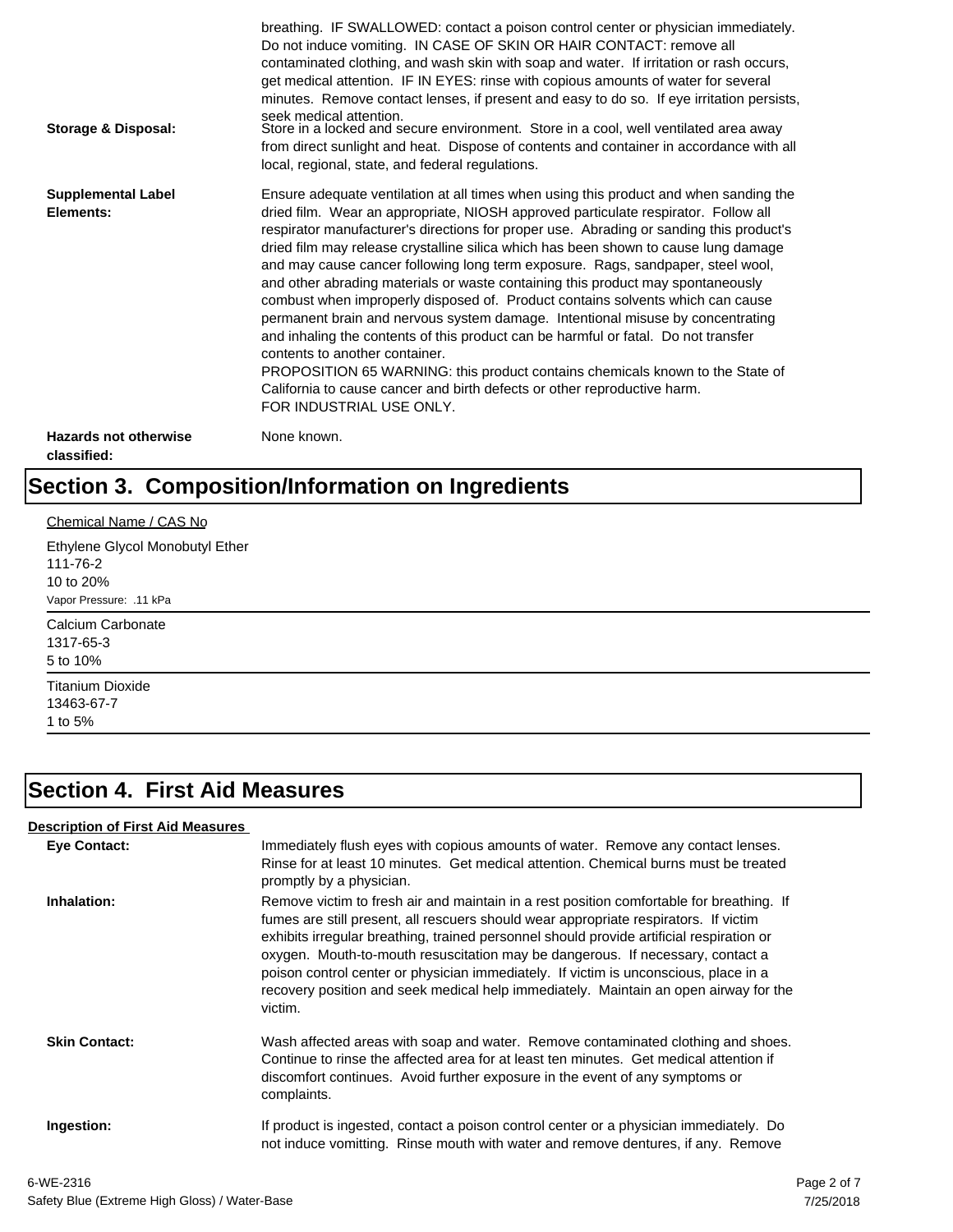| <b>Potential Acute Health Effects</b>               | victim to fresh air and keep at rest in a comfortable position to facilitate breathing. If<br>the victim is conscious and the product has been swallowed, provide small quantities of<br>water to drink. Cease if the victim feels sick, as vomitting may be dangerous.<br>Aspiration hazard if swallowed. This product can enter the lungs and cause damage.<br>If vomitting occurs, the head should be kept low so that vomit does not enter the lungs.<br>Never administer anything by mouth to an unconscious person. If unconscious, place<br>in a recovery position while medical attention is sought. Maintain an open airway for<br>the victim. |
|-----------------------------------------------------|---------------------------------------------------------------------------------------------------------------------------------------------------------------------------------------------------------------------------------------------------------------------------------------------------------------------------------------------------------------------------------------------------------------------------------------------------------------------------------------------------------------------------------------------------------------------------------------------------------------------------------------------------------|
| <b>Eye Contact:</b>                                 | Causes serious eye irritation.                                                                                                                                                                                                                                                                                                                                                                                                                                                                                                                                                                                                                          |
| Inhalation:                                         | Can cause central nervous system depression. May cause drowsiness and dizziness<br>as well as respiratory irritation.                                                                                                                                                                                                                                                                                                                                                                                                                                                                                                                                   |
| <b>Skin Contact:</b>                                | Causes skin irritation. May cause an allergic skin reaction.                                                                                                                                                                                                                                                                                                                                                                                                                                                                                                                                                                                            |
| Ingestion:                                          | Can cause central nervous system depression. May be fatal if swallowed and allowed<br>to enter airways. Irritating to mouth, throat and stomach.                                                                                                                                                                                                                                                                                                                                                                                                                                                                                                        |
| Over-Exposure Signs & Symptoms                      |                                                                                                                                                                                                                                                                                                                                                                                                                                                                                                                                                                                                                                                         |
| <b>Eye Contact:</b>                                 | Adverse symptoms may include: pain or irritation, watering, redness.                                                                                                                                                                                                                                                                                                                                                                                                                                                                                                                                                                                    |
| Inhalation:                                         | Adverse symptoms may include: respiratory tract irritation, coughing, nausea or<br>vomiting, headache, drowsiness or fatigue, dizziness or vertigo, unconsciousness.                                                                                                                                                                                                                                                                                                                                                                                                                                                                                    |
| <b>Skin Contact:</b>                                | Adverse symptoms may include: irritation, redness.                                                                                                                                                                                                                                                                                                                                                                                                                                                                                                                                                                                                      |
| Ingestion:                                          | Adverse symptoms may include: nausea, vomiting.                                                                                                                                                                                                                                                                                                                                                                                                                                                                                                                                                                                                         |
|                                                     | Indication of immediate medical attention and special treatment needed                                                                                                                                                                                                                                                                                                                                                                                                                                                                                                                                                                                  |
| <b>Notes to Physician:</b>                          | Treat symptomatically. Contact poison treatment specialists if large quantities have<br>been ingested or inhaled.                                                                                                                                                                                                                                                                                                                                                                                                                                                                                                                                       |
| <b>Specific Treatments:</b>                         | None specified.                                                                                                                                                                                                                                                                                                                                                                                                                                                                                                                                                                                                                                         |
| <b>Protection of First Aid</b><br><b>Providers:</b> | No action should be taken involving any personal risk or without proper training. If<br>fumes are still present, rescuers should wear appropriate respirators or a self<br>contained breathing apparatus. Mouth-to-mouth resuscitation may be dangerous for<br>the first aid provider. Wash all contaminated clothing with soap and water before<br>removal.                                                                                                                                                                                                                                                                                            |

#### **Section 5. Fire Fighting Measures**

| <b>Extinguishing Media</b>                        |                                                                                                                                                                                                                                                                                                                                                                              |
|---------------------------------------------------|------------------------------------------------------------------------------------------------------------------------------------------------------------------------------------------------------------------------------------------------------------------------------------------------------------------------------------------------------------------------------|
| Suitable Media:                                   | Dry chemical, CO2, water spray (fog), foam, dry sand.                                                                                                                                                                                                                                                                                                                        |
| Unsuitable Media:                                 | Do not use water jet.                                                                                                                                                                                                                                                                                                                                                        |
| <b>Specific Hazards:</b>                          | Combustible liquid. Closed containers may explode when exposed to extreme heat as<br>a result of buildup of steam. Keep containers tightly closed and isolate from heat,<br>electrical equipment, sparks, and open flames. No unusual fire or explosion hazards<br>noted.                                                                                                    |
| <b>Special Firefighting</b><br><b>Procedures:</b> | Water may be used to cool closed containers to prevent pressure buildup and possible<br>autoignition or explosion. Evacuate area and fight fire from safe distance. Containers<br>may explode when heated. Firefighters should wear appropriate protective equipment<br>and self-contained breathing apparatus with a full face-piece operated in positive<br>pressure mode. |

## **Section 6. Accidental Release Measures**

| <b>Environmental Precautions:</b>                        | Avoid dispersal of spilled material and runoff from contacting soil, waterways, drains,<br>and sewers. Inform the relevant authorities if the product has caused environmental<br>pollution.                                                                                                                                                                                                              |
|----------------------------------------------------------|-----------------------------------------------------------------------------------------------------------------------------------------------------------------------------------------------------------------------------------------------------------------------------------------------------------------------------------------------------------------------------------------------------------|
| Steps to be Taken if Material<br>is Released or Spilled: | Contain spilled liquid with sand or earth. Do not use combustible materials such as<br>sawdust. Eliminate all ignition sources and use explosion-proof equipment. Place<br>material in a container and dispose of according to local, regional, state, and federal<br>regulations. Ventilate area and remove product with inert absorbent and non-sparking<br>tools. Do not incinerate closed containers. |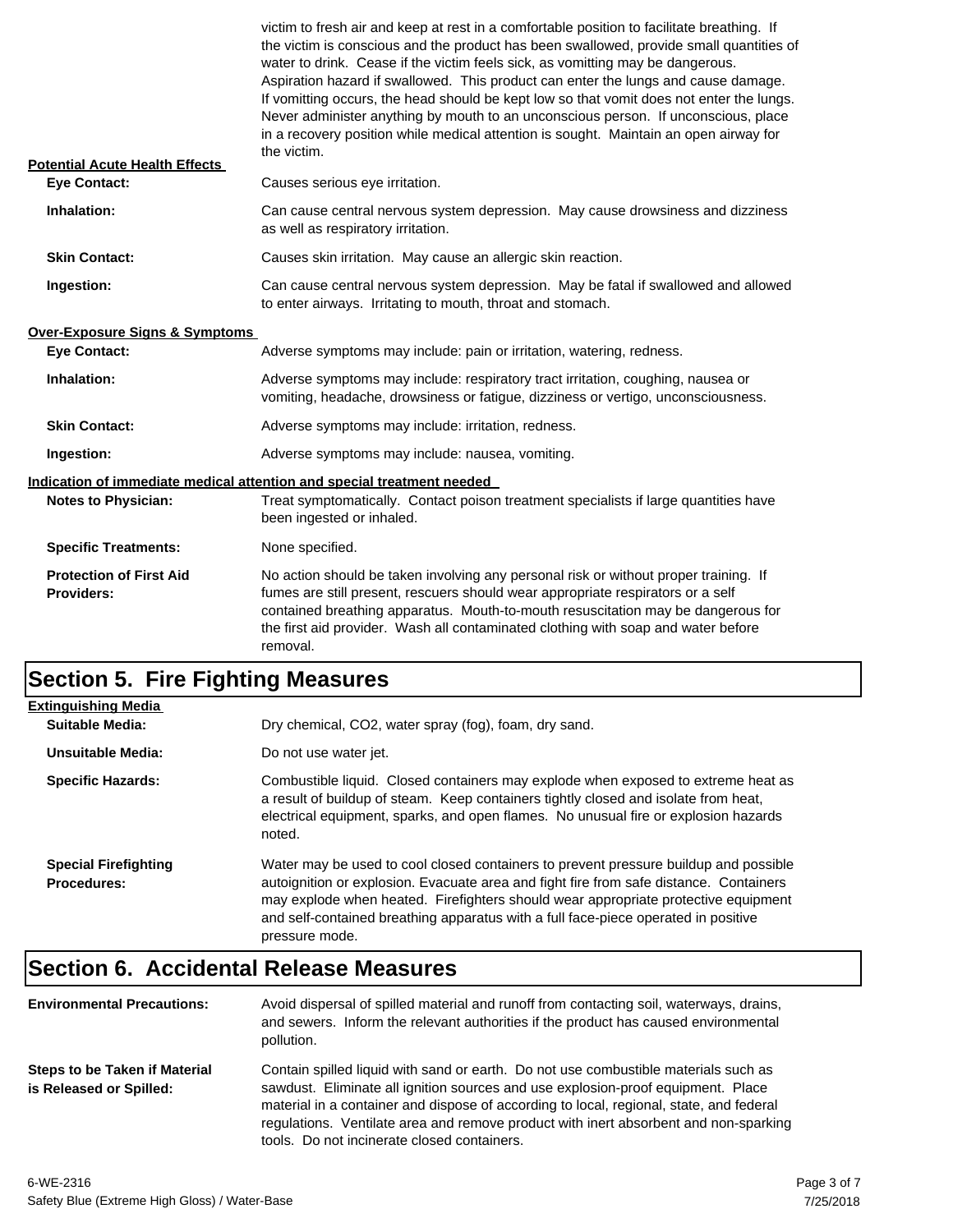**Small Spills:** Stop leak if doing so can be done without risk. Remove containers from spill area. Use non-sparking tools. Dilute with water and mop up if water-soluble. If not water-soluble, absorb with inert dry material and place in appropriate waste container. Dispose of via a licensed waste disposal contractor. Large Spills: Stop leak if doing so can be done without risk. Remove containers from spill area. Use non-sparking tools. Approach the release from upwind. Prevent entry into sewers, waterways, basements, or confined areas. Wash spillages into an effluent treatment plant or proceed as follows: contain and collect spillage with inert absorbent materials and place in a container for disposal according to local regulations. Dispose of via a licensed waste disposal contractor. See Section 1 for emergency contact information and Section 13 for waste disposal.

#### **Section 7. Handling and Storage**

**Handling:** Wash thoroughly after handling. Eating, drinking, and smoking should be prohibited in areas where this material is handled, stored, and processed. Wash hands and face before eating or drinking. Remove contaminated clothing and launder before reuse. Use only with adequate ventilation. Follow all SDS and label precautions even after container is emptied, as it may retain product residues. Avoid breathing fumes, vapors, or mist. Avoid contact with eyes, skin, and clothing.

Storage: Store in a dry, cool, well ventilated place. Keep container tightly closed while not in use. Isolate from heat, electrical equipment, sparks, and open flame. Do not store above 120 degrees Fahrenheit. Protect from heat, moisture, and foreign materials.

#### **Section 8. Exposure Controls/Personal Protection**

| Chemical Name / CAS No<br>Ethylene Glycol Monobutyl                                                                                                                                                                                                                                                                                                                                                                                                                                                                                                                                                                                                                                                                                                                                                                                                     |  | <b>OSHA Exposure Limits</b><br>50 ppm                                                                                                                                                                                                                                                                                               | <b>ACGIH Exposure Limits</b><br>20 ppm                                                                                                                                                                                                                                                                                                           | <b>Other Exposure Limits</b> |
|---------------------------------------------------------------------------------------------------------------------------------------------------------------------------------------------------------------------------------------------------------------------------------------------------------------------------------------------------------------------------------------------------------------------------------------------------------------------------------------------------------------------------------------------------------------------------------------------------------------------------------------------------------------------------------------------------------------------------------------------------------------------------------------------------------------------------------------------------------|--|-------------------------------------------------------------------------------------------------------------------------------------------------------------------------------------------------------------------------------------------------------------------------------------------------------------------------------------|--------------------------------------------------------------------------------------------------------------------------------------------------------------------------------------------------------------------------------------------------------------------------------------------------------------------------------------------------|------------------------------|
| Ether<br>111-76-2<br>10 to 20%<br>Vapor Pressure: .11 kPa                                                                                                                                                                                                                                                                                                                                                                                                                                                                                                                                                                                                                                                                                                                                                                                               |  |                                                                                                                                                                                                                                                                                                                                     |                                                                                                                                                                                                                                                                                                                                                  |                              |
| Calcium Carbonate<br>1317-65-3<br>5 to 10%                                                                                                                                                                                                                                                                                                                                                                                                                                                                                                                                                                                                                                                                                                                                                                                                              |  | 15 mg/m3                                                                                                                                                                                                                                                                                                                            | 10 mg/m3                                                                                                                                                                                                                                                                                                                                         |                              |
| <b>Titanium Dioxide</b><br>13463-67-7<br>1 to 5%                                                                                                                                                                                                                                                                                                                                                                                                                                                                                                                                                                                                                                                                                                                                                                                                        |  | $5 \text{ mg/m}$ 3                                                                                                                                                                                                                                                                                                                  | 10 $mg/m3$                                                                                                                                                                                                                                                                                                                                       |                              |
| <b>Engineering Controls:</b>                                                                                                                                                                                                                                                                                                                                                                                                                                                                                                                                                                                                                                                                                                                                                                                                                            |  |                                                                                                                                                                                                                                                                                                                                     | Use process enclosures, local exhaust ventilation, or other engineering controls to<br>keep worker exposure to airborne contaminants below any recommended or statutory<br>limits. The engineering controls also need to keep gas, vapor, or dust concentrations<br>below any lower explosive limits. Use explosion-proof ventilation equipment. |                              |
| <b>Environmental Controls:</b>                                                                                                                                                                                                                                                                                                                                                                                                                                                                                                                                                                                                                                                                                                                                                                                                                          |  | Emissions from ventilation or work process equipment should be checked to ensure<br>they comply with the requirements of environmental protection legislation. In some<br>cases, fume scrubbers, filters, and other engineering modifications to the process<br>equipment may be required to reduce emissions to acceptable levels. |                                                                                                                                                                                                                                                                                                                                                  |                              |
| <b>Respiratory Protection:</b><br>Use a properly fitted, air-purifying or air-fed respirator complying with an approved<br>standard if a risk assessment indicates this is necessary. Respiratory protection<br>programs that meet OSHA 1910.134 and ANSI Z88.2 requirements must be followed<br>when workplace conditions warrant a respirator's use. A NIOSH/MSHA approved<br>respirator with an organic vapor cartridge may be permissible under circumstances<br>where airborne concentrations are expected to exceed exposure limits. Protection<br>provided by air purifying respirators is limited. Use a positive pressure, air supplied<br>respirator if there is any potential for an uncontrolled release, exposure levels are not<br>known, or in any circumstances where air purifying respirators may not provide<br>adequate protection. |  |                                                                                                                                                                                                                                                                                                                                     |                                                                                                                                                                                                                                                                                                                                                  |                              |
| <b>Skin Protection:</b>                                                                                                                                                                                                                                                                                                                                                                                                                                                                                                                                                                                                                                                                                                                                                                                                                                 |  |                                                                                                                                                                                                                                                                                                                                     | Use impervious, chemical resistant gloves to prevent prolonged skin contact and                                                                                                                                                                                                                                                                  |                              |
| 6-WE-2316                                                                                                                                                                                                                                                                                                                                                                                                                                                                                                                                                                                                                                                                                                                                                                                                                                               |  |                                                                                                                                                                                                                                                                                                                                     |                                                                                                                                                                                                                                                                                                                                                  | Page 4 of 7                  |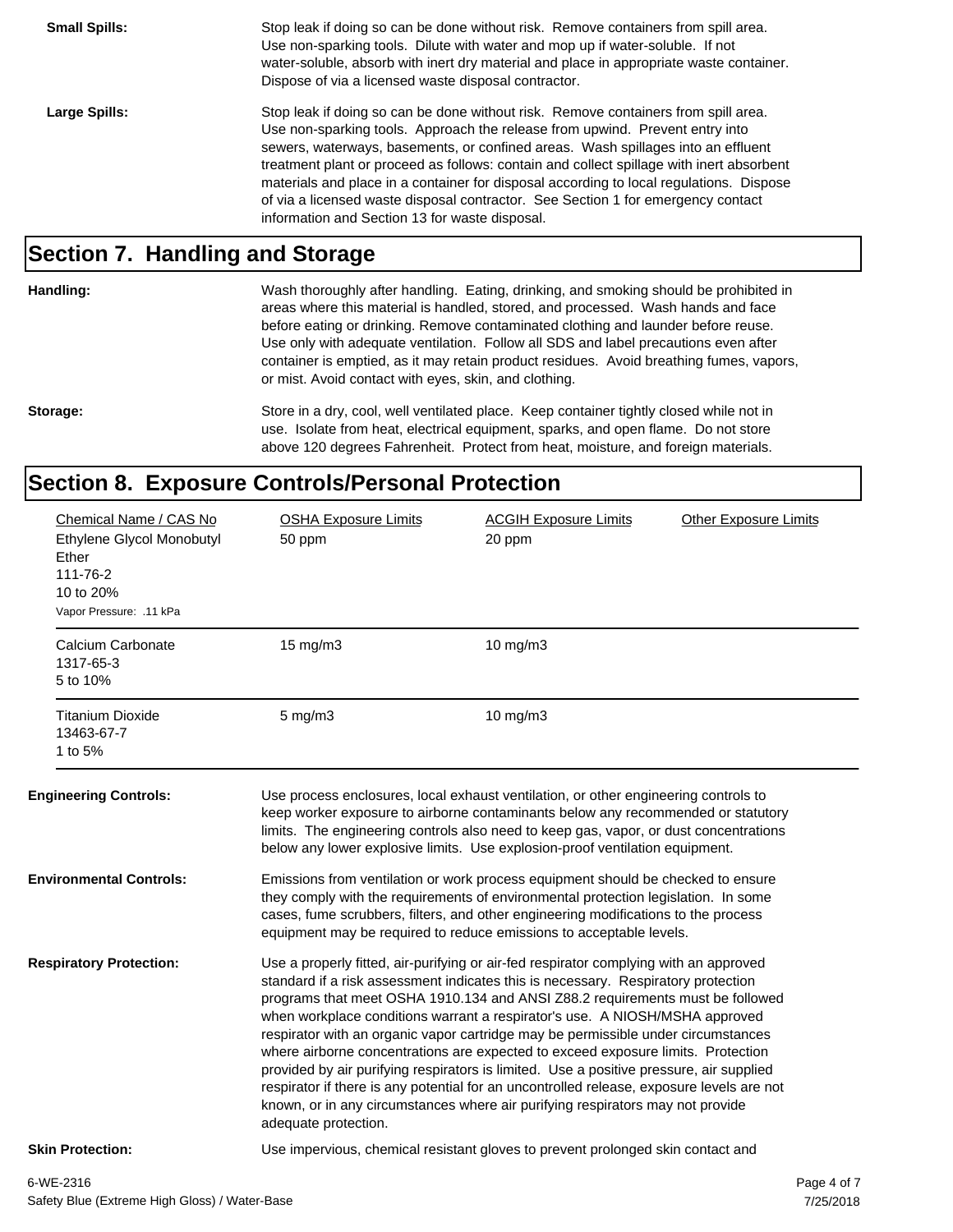|                           | absorption of material through the skin. Nitrile or neoprene gloves may afford<br>adequate protection. Personal protective equipment for the body should be selected<br>based on the task being performed and the risks involved, and should be approved by<br>a specialist before handling this product. Where there is a risk of ignition from static<br>electricity, wear anti-static protective clothing. For best protection, the clothing should<br>include anti-static boots, gloves, and overalls. Appropriate footwear should always be<br>used. |
|---------------------------|-----------------------------------------------------------------------------------------------------------------------------------------------------------------------------------------------------------------------------------------------------------------------------------------------------------------------------------------------------------------------------------------------------------------------------------------------------------------------------------------------------------------------------------------------------------|
| <b>Eye Protection:</b>    | Safety eyewear, such as splash goggles or a full face shield, should be worn at all<br>times to protect against splashes of liquids.                                                                                                                                                                                                                                                                                                                                                                                                                      |
| <b>Hygienic Measures:</b> | Wash thoroughly with soap and water before eating, drinking, or smoking. Remove<br>contaminated clothing immediately and launder before reuse.                                                                                                                                                                                                                                                                                                                                                                                                            |

## **Section 9. Physical and Chemical Properties**

| <b>Physical State:</b>     | Liquid                      |
|----------------------------|-----------------------------|
| Odor:                      | Solvent odor                |
|                            |                             |
| Vapor Density              | Heavier than air            |
| Vapor Density              | 3.92                        |
| Vapor Pressure             | 7 mmHg                      |
| <b>Evaporation Rate</b>    | Slower than ether           |
| <b>Boiling Point</b>       | 171 C                       |
| Specific Gravity (SG)      | 1.115                       |
| Material VOC (Lb / Gal)    | 1.39                        |
| Material VOC $(g / L)$     | 166.55                      |
| Coating VOC (Lb/Gal)       | 2.76                        |
| Coating VOC (g/L)          | 331.17                      |
| Flash Point:               | 61 Celsius (142 Fahrenheit) |
| Autoignition:              | Not available               |
| LEL:                       | $1.1\%$                     |
| UEL:                       | 10.6 %                      |
| Partition Coefficient,     | Not available               |
| n-octanol/water:           |                             |
| Auto-ignition temperature: | Not available               |

# **Section 10. Stability and Reactivity**

| <b>Conditions to Avoid:</b>      | Avoid temperatures above 120 degrees Fahrenheit. Avoid all possible sources of<br>ignition. Do not pressurize, cut, weld, braze, drill, or expose containers to heat. Do not<br>allow vapor to accumulate in low or confined areas. Avoid contact with strong acid and<br>strong bases. |
|----------------------------------|-----------------------------------------------------------------------------------------------------------------------------------------------------------------------------------------------------------------------------------------------------------------------------------------|
| Incompatibility:                 | Incompatible with strong oxidizing agents.                                                                                                                                                                                                                                              |
| <b>Hazardous Decomposition:</b>  | By open flame, carbon monoxide and carbon dioxide. When heated to decomposition,<br>product emits acrid smoke and irritating fumes. Contains solvents which may form<br>carbon monoxide, carbon dioxide, and formaldehyde.                                                              |
| <b>Hazardous Polymerization:</b> | Will not occur under normal conditions.                                                                                                                                                                                                                                                 |
| Stability:                       | The product is stable.                                                                                                                                                                                                                                                                  |

#### **Section 11. Toxicological Information**

| <b>Effects of Over-Exposure</b> |                                                                                                                                                                        |
|---------------------------------|------------------------------------------------------------------------------------------------------------------------------------------------------------------------|
| <b>Eve Contact:</b>             | Causes serious eye irritation.                                                                                                                                         |
| <b>Skin Contact:</b>            | Prolonged or repeated skin contact may cause irritation. Allergic reactions are<br>possible.                                                                           |
| Inhalation:                     | Harmful if inhaled. High gas, vapor, mist, or dust concentrations may be harmful if<br>inhaled. Avoid breathing fumes, spray, vapors, or mist. May cause headaches and |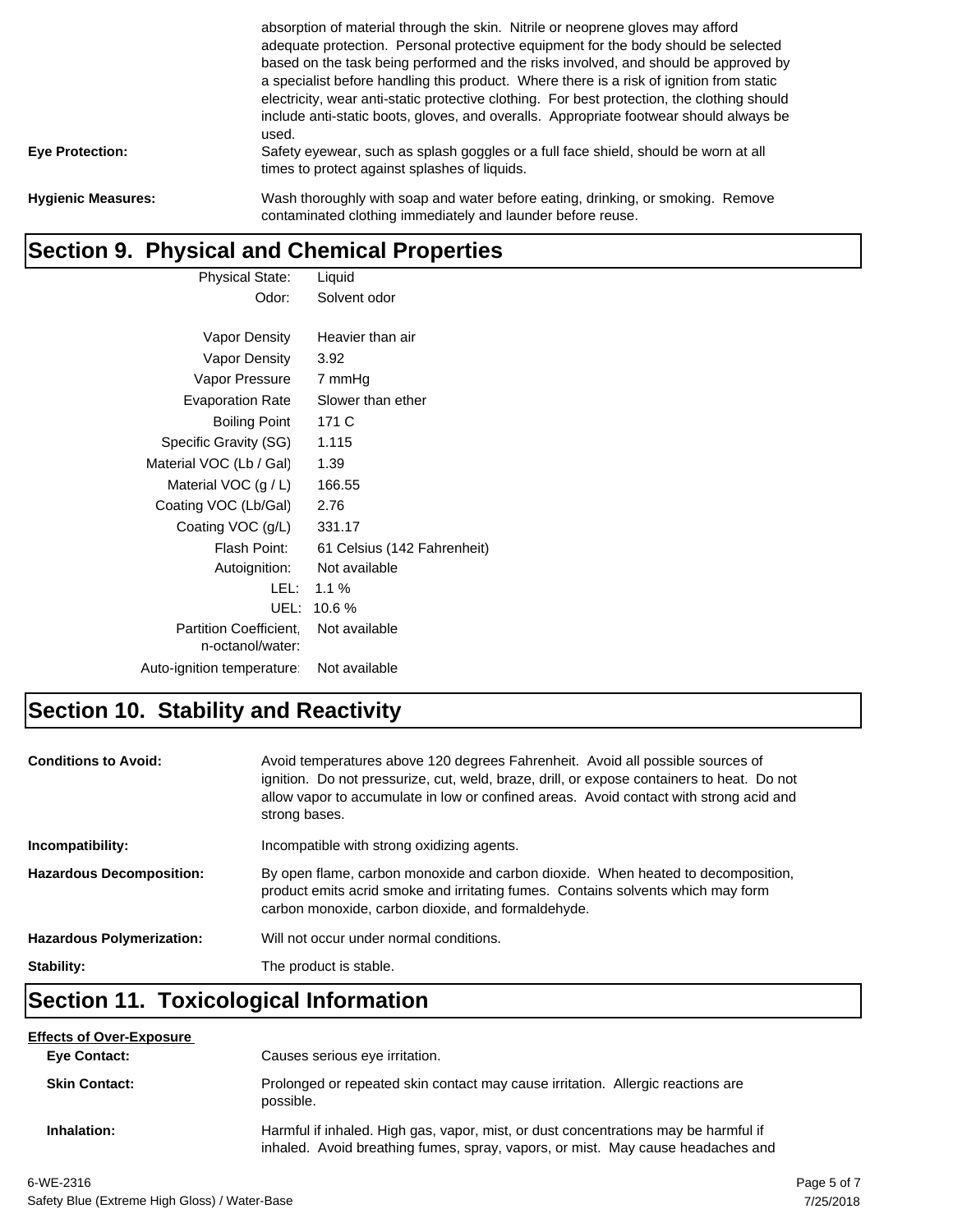| Ingestion:                      | dizziness. High vapor concentrations are irritating to the eyes, nose, throat, and lungs.<br>Prolonged or excessive inhalation may cause respiratory tract irritation.<br>Harmful or fatal if swallowed. Aspiration hazard if swallowed; can enter lungs and<br>cause damage.                                                                                                                                                                                                                                                                                                                                                                                                                                                                                                                                                                                                                                                                                                                                                                                                                                                                                                                                                                                                                                                                                                                                        |
|---------------------------------|----------------------------------------------------------------------------------------------------------------------------------------------------------------------------------------------------------------------------------------------------------------------------------------------------------------------------------------------------------------------------------------------------------------------------------------------------------------------------------------------------------------------------------------------------------------------------------------------------------------------------------------------------------------------------------------------------------------------------------------------------------------------------------------------------------------------------------------------------------------------------------------------------------------------------------------------------------------------------------------------------------------------------------------------------------------------------------------------------------------------------------------------------------------------------------------------------------------------------------------------------------------------------------------------------------------------------------------------------------------------------------------------------------------------|
| <b>Chronic Hazards:</b>         | High concentrations may lead to central nervous system effects (drowsiness,<br>dizziness, nausea, headaches, paralysis, burred vision) and damage. Reports have<br>associated repeated and prolonged occupational overexposure to solvents with<br>permanent brain and nervous system damage. Contains carbon black pigment.<br>Chronic inflammation, lung fibrosis, and lung tumors have been observed in<br>experimental tests involving rats exposed to excessive concentrations of carbon black<br>and several insoluble dust particles for long periods of time. Tumors have not been<br>observed in other species under similar circumstances. Epidemiological studies of<br>North American workers show no evidence of clinically significant negative health<br>effects from occupational exposure to carbon black. Carbon black is listed as a Group<br>2B - Possibly Carcinogenic to Humans, by IARC and is proposed to be listed as A4 -<br>Not Classified as a Human Carcinogen by the American Conference of Governmental<br>Industrial Hygienists. Significant exposure is unlikely during typical application of this<br>product by roller or brush. Risk of overexposure depends on the duration and level of<br>exposure to dust from such processes as repeated sanding of dried surfaces, or<br>inhalation of spray mist, and the actual concentration of carbon black in the product<br>formula. |
|                                 | Product contains titanium dioxide, which is listed as a Group 2B - Possibly<br>Carcinogenic to Humans by IARC. No significant exposure to titanium dioxide is<br>anticipated while using this product, in which titanium dioxide is bound to other<br>materials including resin and other pigments, during brush or rolling application.<br>Overexposure risks depend on duration and level of exposure to dust, such as from<br>repeated sanding of this product's dried film, or inhalation of spray mist, and the actual<br>concentration of titanium dioxide in the product formula. For additional information,<br>refer to IARC Monograph, Volume 93, 2010.                                                                                                                                                                                                                                                                                                                                                                                                                                                                                                                                                                                                                                                                                                                                                    |
| <b>Primary Routes of Entry:</b> | Eye contact, ingestion, inhalation, absorption through the skin, skin contact.                                                                                                                                                                                                                                                                                                                                                                                                                                                                                                                                                                                                                                                                                                                                                                                                                                                                                                                                                                                                                                                                                                                                                                                                                                                                                                                                       |
| <b>Acute Toxicity Values:</b>   | Acute effects of this product have not been tested. Available data on individual<br>components, if any, will be listed below.                                                                                                                                                                                                                                                                                                                                                                                                                                                                                                                                                                                                                                                                                                                                                                                                                                                                                                                                                                                                                                                                                                                                                                                                                                                                                        |

#### **Section 12. Ecological Information**

**Ecological Information:** Product is a mixture of listed components.

#### **Section 13. Disposal Information**

**Disposal Considerations:** The generation of waste should be avoided or minimized wherever possible. Disposal of this product, solutions, and any by-products should at all times comply with relevant environmental protection regulations and waste disposal regulations, in addition to any local or regional restrictions which may be in effect. Surplus and non-recyclable products should be disposed of via a licensed waste disposal contractor. Waste should not be disposed of untreated to the sewer unless fully compliant with the requirements of all authorities with jurisdiction. Waste packaging should be recycled whenever possible. Incineration or landfill should only be considered when recycling is not feasible. Take care when handling empty containers as they may retain some residual product. Vapor from residue may create a flammable or explosive atmosphere within the used container. Do not expose empty containers to heat or sparks, and do not weld, cut, or grind used containers unless they have been thoroughly cleaned. Avoid contact of spilled material with soil, waterways, drains, and sewer systems.

#### **Section 14. Transport Information**

|                          | Domestic (US DOT)        | <b>International (IMDG)</b> | Air (IATA)    | Canada (TDG)             |
|--------------------------|--------------------------|-----------------------------|---------------|--------------------------|
| <b>UN Number:</b>        | Not Regulated            | Not Regulated               | Not Regulated | Not Regulated            |
| <b>UN Shipping Name:</b> | $\overline{\phantom{0}}$ | -                           | -             | $\overline{\phantom{0}}$ |
| 6-WE-2316                |                          |                             |               | Page 6 of 7              |